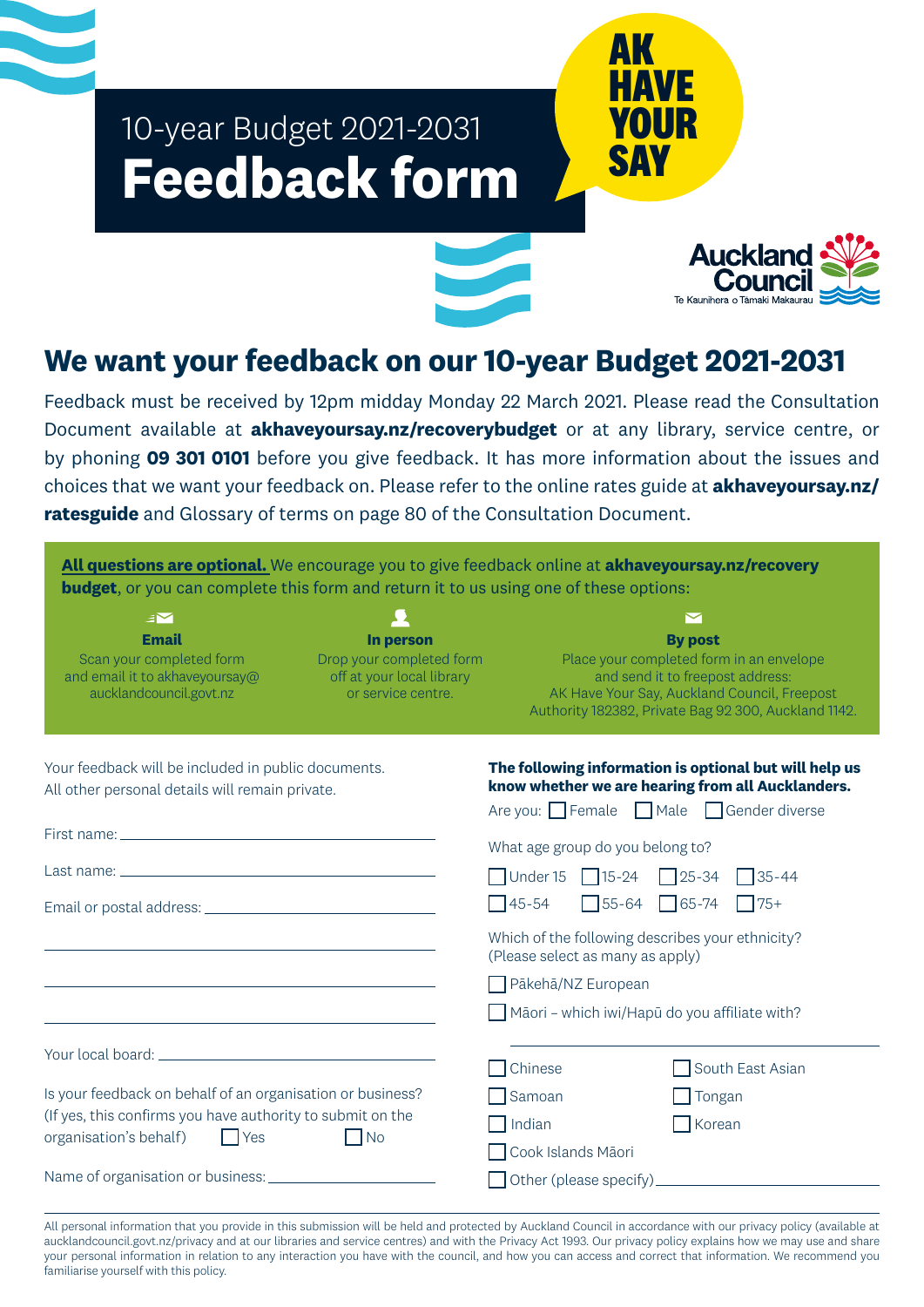# **Proposed Recovery Budget**

#### **To answer the following question please refer to pages 17 to 29 of the Consultation Document**

Our proposed 10-year budget would see capital investment of \$31 billion in Auckland over the next 10 years. This would allow us to deliver key services Aucklanders rely on, renew our aging assets, have a focused approach to building infrastructure to support population growth, and make progress on addressing the challenges of climate change and environmental sustainability.

As a result of COVID-19, it is projected that our revenue will be impacted by around \$1 billion. In light of this, and to provide the investment outlined above, we are proposing a one-off 5 per cent average general rates increase for 2021/2022, rather than the previously planned 3.5 per cent increase. The increases would return to 3.5 per cent each year thereafter. We are also proposing to increase our borrowing in the short term, continue to make cost savings and sell more surplus property.

**Climate change**

#### **To answer this question please refer to pages 30-31 of the Consultation Document**

Through Te Tāruke-ā-Tāwhiri: Auckland's Climate Plan, we heard Aucklanders want greater action on climate change. The proposed 10-year budget includes additional investment to respond to the challenges of climate change.

The proposed additional investment will mean we do not need to buy any more diesel buses and it will help us replace our diesel buses with electric and hydrogen buses sooner. It will also help us divert more waste from landfill, plant over 2 million more native trees and other initiatives.

Without this greater use of rates and debt, around \$900 million of much needed investment in Auckland would be delayed from the next three years to later in the decade. This would slow Auckland's recovery, put our services and assets at risk, lose hundreds of millions of dollars in matching government subsidies, and limit our response to our climate and environmental challenges.

#### **What is your opinion on the proposed 10-year budget?**

| Support Do not support Other Don't know |  |
|-----------------------------------------|--|
| Tell us why: $\rule{1em}{0.15mm}$       |  |

#### **What is your opinion on this proposal to invest more in responding to climate change?**

Support the proposed increased investment

Do not support increased investment

Other Don't know

Tell us why:

 $\overline{a}$ 

## **Water quality**

#### **To answer this question please refer to pages 35-36 of the Consultation Document**

Since 2018 the Water Quality Targeted Rate has allowed us to fund initiatives to improve the water quality of our harbours, beaches and streams. This was initially intended to run from 2018 to 2028.

We are proposing to extend the Water Quality Targeted Rate until June 2031.

#### *Extending the targeted rate*

Extending this targeted rate to June 2031 will help continue to improve water quality in other areas of the city, including coastal water quality from Hobson's Bay to St Heliers, as well as the Manukau Harbour. Extending this targeted rate would enable this additional work to begin in 2028/2029.

#### *Increasing the targeted rate*

To start construction on major new water quality projects six years earlier (in 2022/2023), and to increase our

investment in regional water quality programmes across all of Auckland, we are also proposing to increase this targeted rate annually in line with proposed average increases in general rates.

#### **What is your opinion on this proposal?**

 $\Box$  Support the extension and the increase

Support the extension only

Do not support either change

Other Don't know

Tell us why:

 $\overline{a}$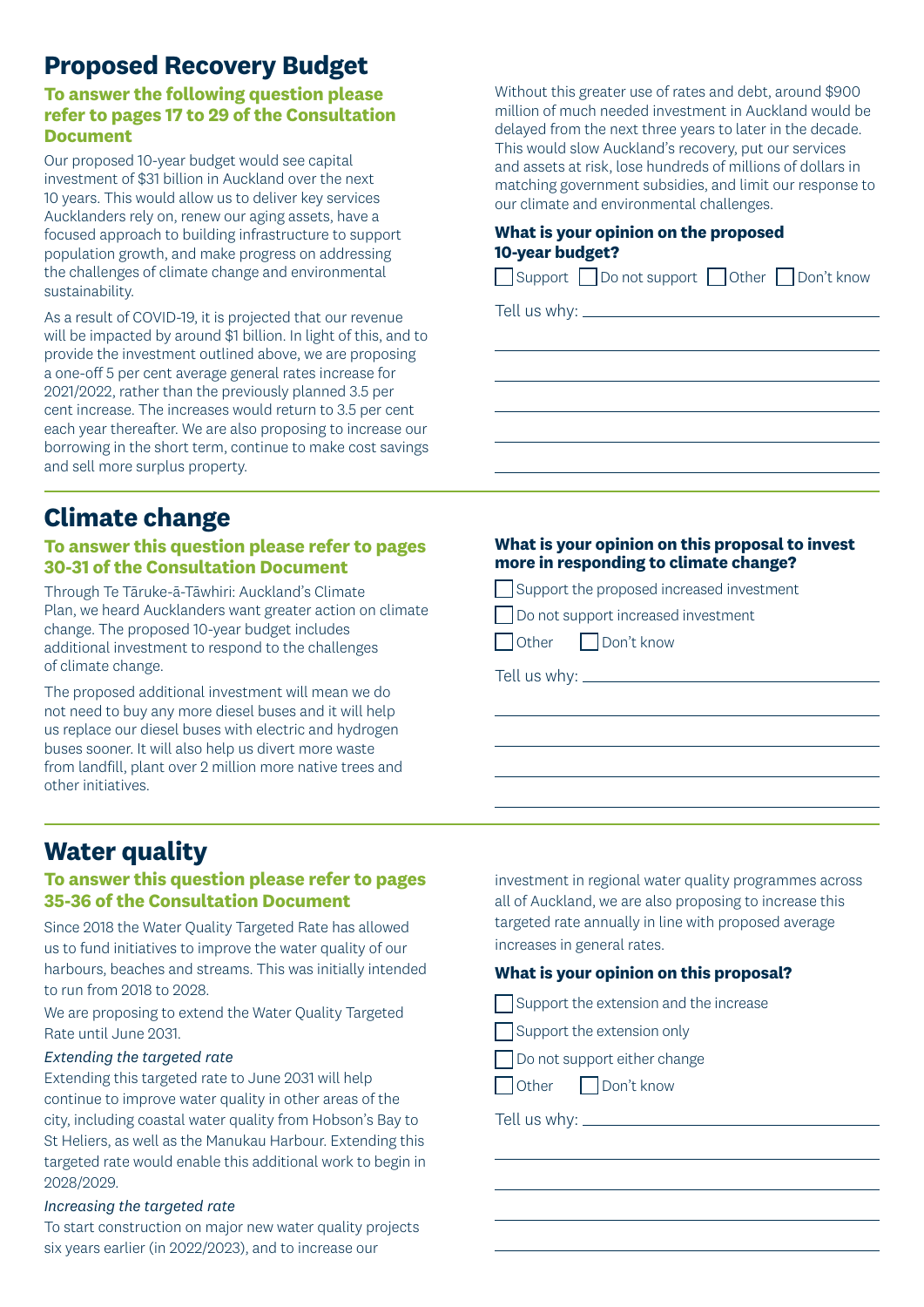# **Community investment**

#### **To answer this question please refer to pages 33-34 of the Consultation Document**

We have hundreds of community assets like libraries, halls, community centres, community houses, arts venues and assets in our parks that are getting older and some are in urgent need of repair. The cost of operating, repairing or rebuilding these assets over the next 10 years could leave no money for anything new or upgraded. To maintain our current assets and upgrade or provide new assets, rates would likely need to be increased over time.

We propose a new approach for community services, such as leasing or shared facilities, that does not rely as much on us building and maintaining physical assets. This will reduce our carbon footprint and lower our costs by partnering with others to deliver services and deliver more community services online.

Over time, we propose to consolidate the number of our community facilities and services (which may result in some facilities being closed) and instead focus on multiuse facilities and online services to provide for our diverse communities.

#### **What is your opinion on this proposal?**

| Support Do not support Other Don't know                                                                                                                                                                                       |
|-------------------------------------------------------------------------------------------------------------------------------------------------------------------------------------------------------------------------------|
|                                                                                                                                                                                                                               |
|                                                                                                                                                                                                                               |
|                                                                                                                                                                                                                               |
|                                                                                                                                                                                                                               |
|                                                                                                                                                                                                                               |
|                                                                                                                                                                                                                               |
|                                                                                                                                                                                                                               |
| the control of the control of the control of the control of the control of the control of the control of the control of the control of the control of the control of the control of the control of the control of the control |
|                                                                                                                                                                                                                               |
| the control of the control of the control of the control of the control of the control of                                                                                                                                     |
|                                                                                                                                                                                                                               |
|                                                                                                                                                                                                                               |
|                                                                                                                                                                                                                               |
|                                                                                                                                                                                                                               |
|                                                                                                                                                                                                                               |

# **Rating policy**

**The following are some of our proposed changes to the way we charge rates on properties. These changes affect each property differently. They may, or may not, affect your property.** 

**To see how your rates may change, or for more information on these and other proposals before answering, please read Part Four (pages 38-47) of the Consultation Document or go to our rates guide at akhaveyoursay.nz/ratesguide.**

| What is your opinion on the following rating policy proposals?                                                                                                                                                                                                             | <b>Support</b> | Do not<br>support | <b>Other</b> | Don't<br>know |
|----------------------------------------------------------------------------------------------------------------------------------------------------------------------------------------------------------------------------------------------------------------------------|----------------|-------------------|--------------|---------------|
| Extending the Natural Environment Targeted Rate until June 2031 to<br>invest further in measures such as addressing the spread of kauri dieback,<br>and predator and weed control                                                                                          |                |                   |              |               |
| Extending the Urban Rating Area so land that has an operative urban zoning,<br>or which has resource consent to be developed for urban use now (except<br>for Warkworth), pays the same urban rates as nearby properties that have<br>access to a similar level of service |                |                   |              |               |
| Charging farm and lifestyle properties in the Urban Rating Area residential<br>rates so they pay the same urban rates as nearby properties that have access<br>to a similar level of service                                                                               |                |                   |              |               |
| Extending the City Centre Targeted Rate until June 2031 to maintain our<br>investment in upgrading the city centre                                                                                                                                                         |                |                   |              |               |
| Introducing the Rodney Drainage Targeted Rate on the land in Te Arai and<br>Okahukura that benefits from the stormwater services                                                                                                                                           |                |                   |              |               |